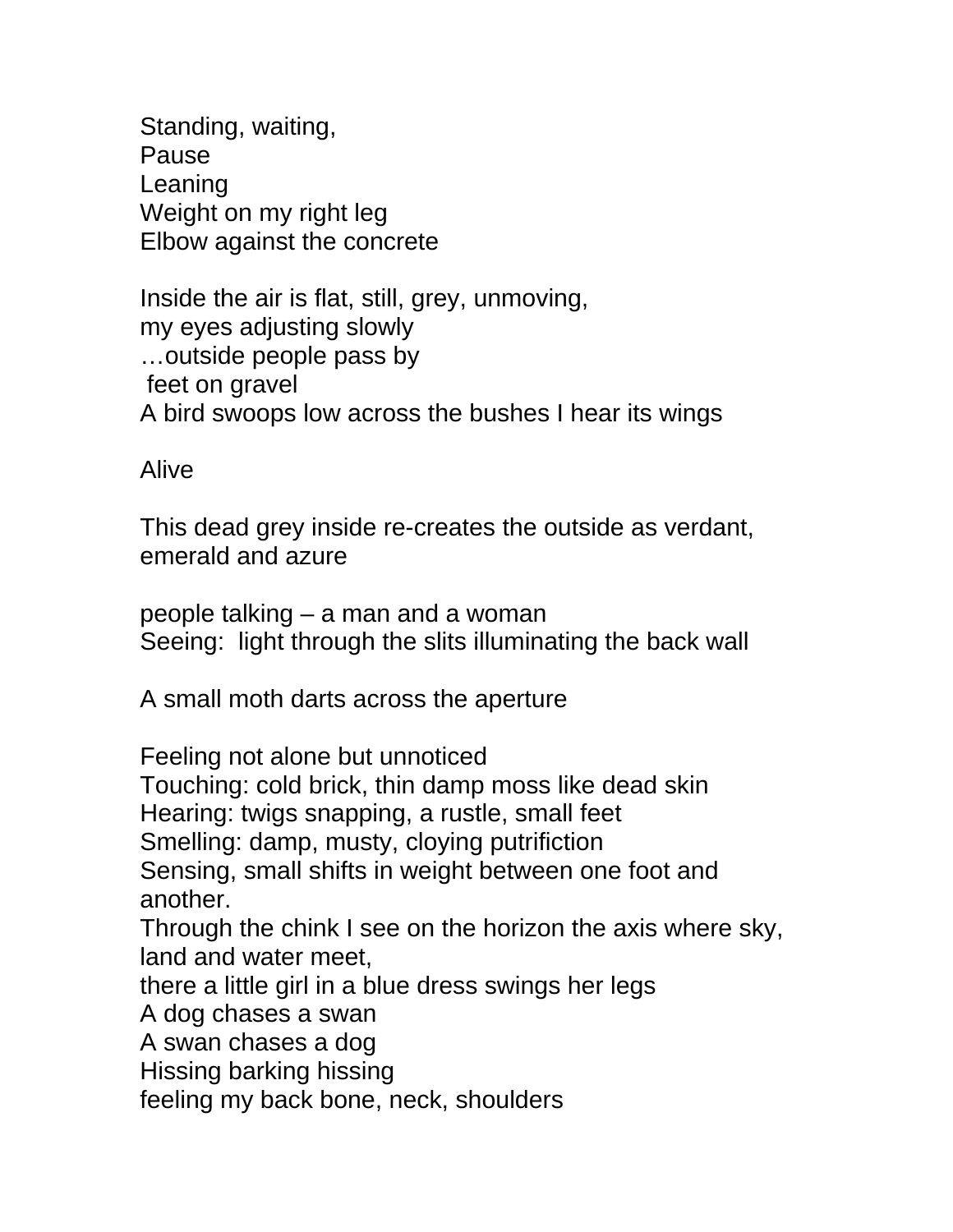Aware, wary,

Clouds mix with sheep that come into the field protesting

Feeling the skin on my arm as I lean against the damp cold concrete

Vital

boats pass a couple talking, Tiny red spiders **Blue** 

I see no-one on the horizon, no one sees me If I had seen someone I might have said hello, I might of stopped for a chat, I would have said, in passing, casually nice day isn't it?

I've lost the impetus to dwell,

I shift from foot to foot

Skin

time becomes heavy every breath laden.

Grass and humus unite - reminding me of my tomb to come Seeing through the gaps: two bikes swish past in the other direction

Hearing amplified, footsteps, a bike bell, people calling, Millie come on, where are you?

I can smell green

A barge reverses, it's engines growling into the depths of the canal

A cobweb catches the sun

Seeing: The light falter, a cloud overhead.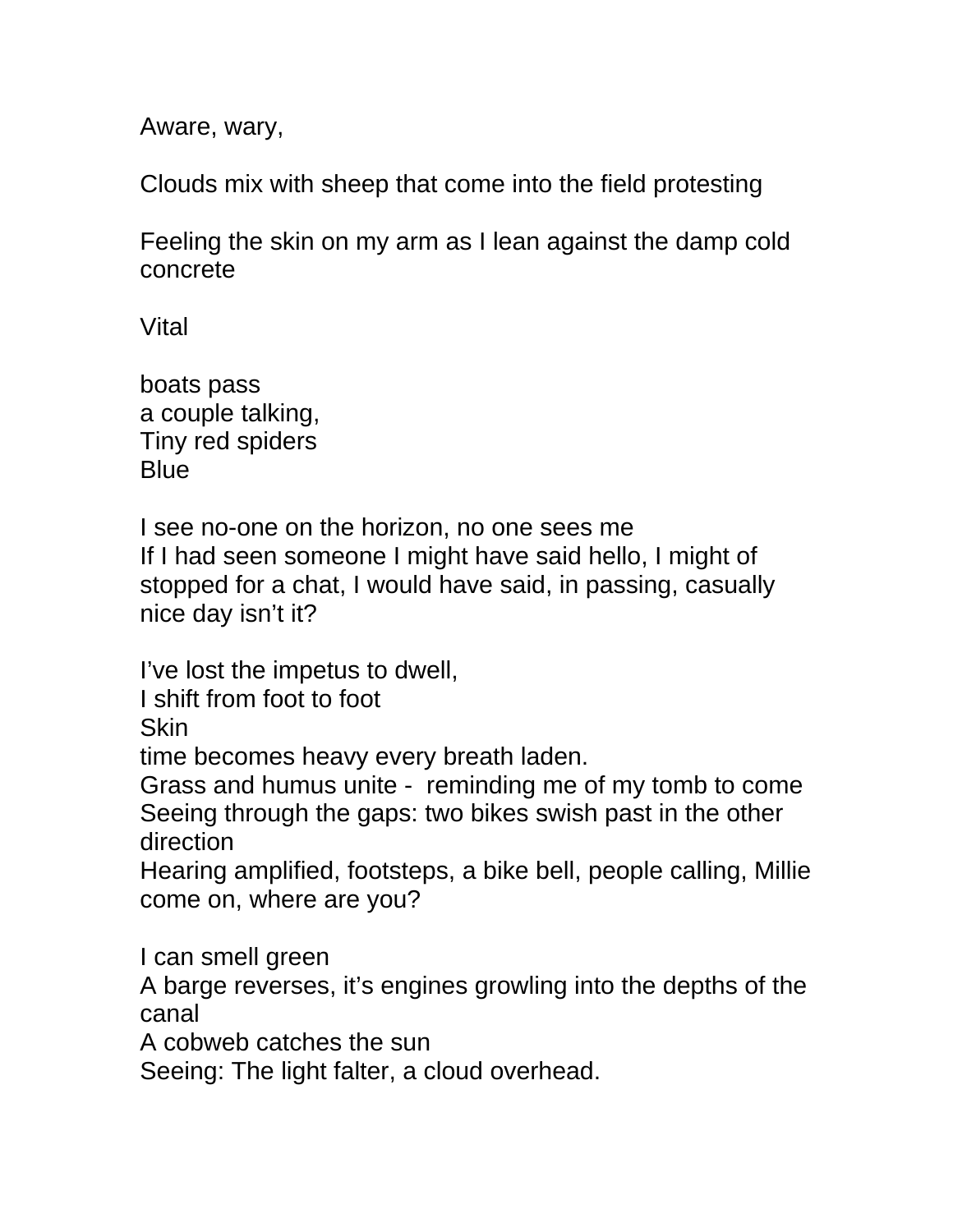Hearing: Millie come on, where are you, don't hide?

Feeling alone, no common sights that mix with other dreams, sad, lost, Mortal

Hearing: bikes coming the other way, tyres pressing on gravel. Sensing: a small fear rising in my throat Hearing: water drip drip Understanding my detachment from the living

A crow two three

The distance between this place and the real world feels condensed by being inside,

different grasses- don't know their names but I try to memorise their structures, amber,

my shadows are companions but they slip away maybe to create another person somewhere?

Why this empty place?

feeling the unwanted presence of my own nightmares Seeing: a crack in the brickwork- someone has crammed a polystryrene cup into it

thinking I will return, but I am lying … I'll not come back…not ever

I'm never coming back-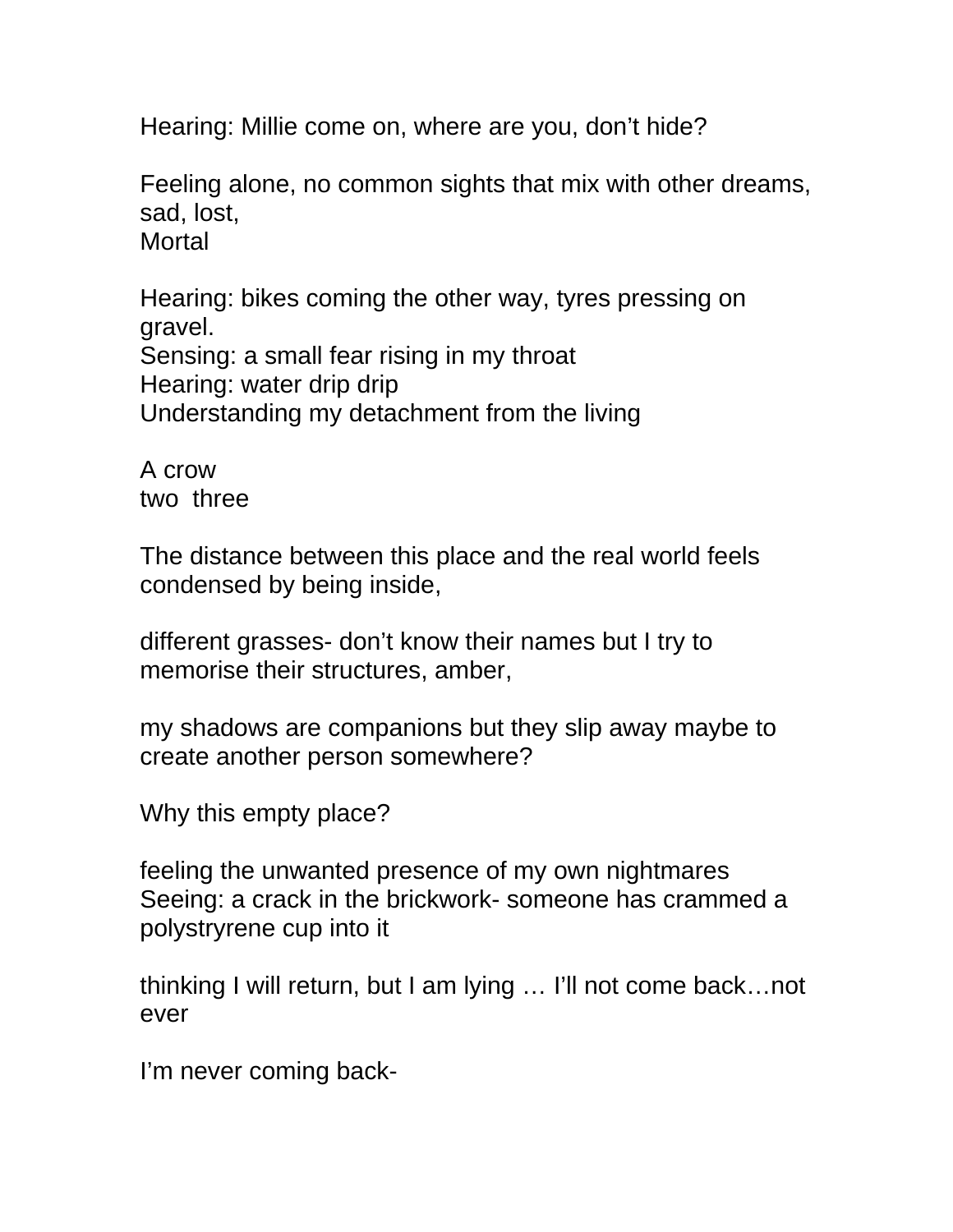Yellow

Treading gently past needles Shifting positions Sensing some unexplained interior hesitation A lone cyclist pedals slowly

Some chance thing out of the corner of my eye

dust catches the light dancing like fairies making airstreams apparent

A fat man walks a fat dog, clears his throat I hold my breath and count inside my head 1 2 3 4 5 6 7 8

he moves on

Feeling: a small unidentified pain in my left hip

Mustard yellow verdegris clings to the stone

But here's a strange thing, I watch him recede down the path until he all but disappears and then he stands stock still and waits, not disappearing out of site like I thought he should. His dog stands behind him slightly- they look in the same direction, heads slightly turned towards me, have they sensed me, smelt me out like the feral creature that I might become if I stay here.

They lift their heads in unison- dog and man in tune as one body

A very small insignificant spider with a light lemon colour round hump-back moves knowingly across the wall on a